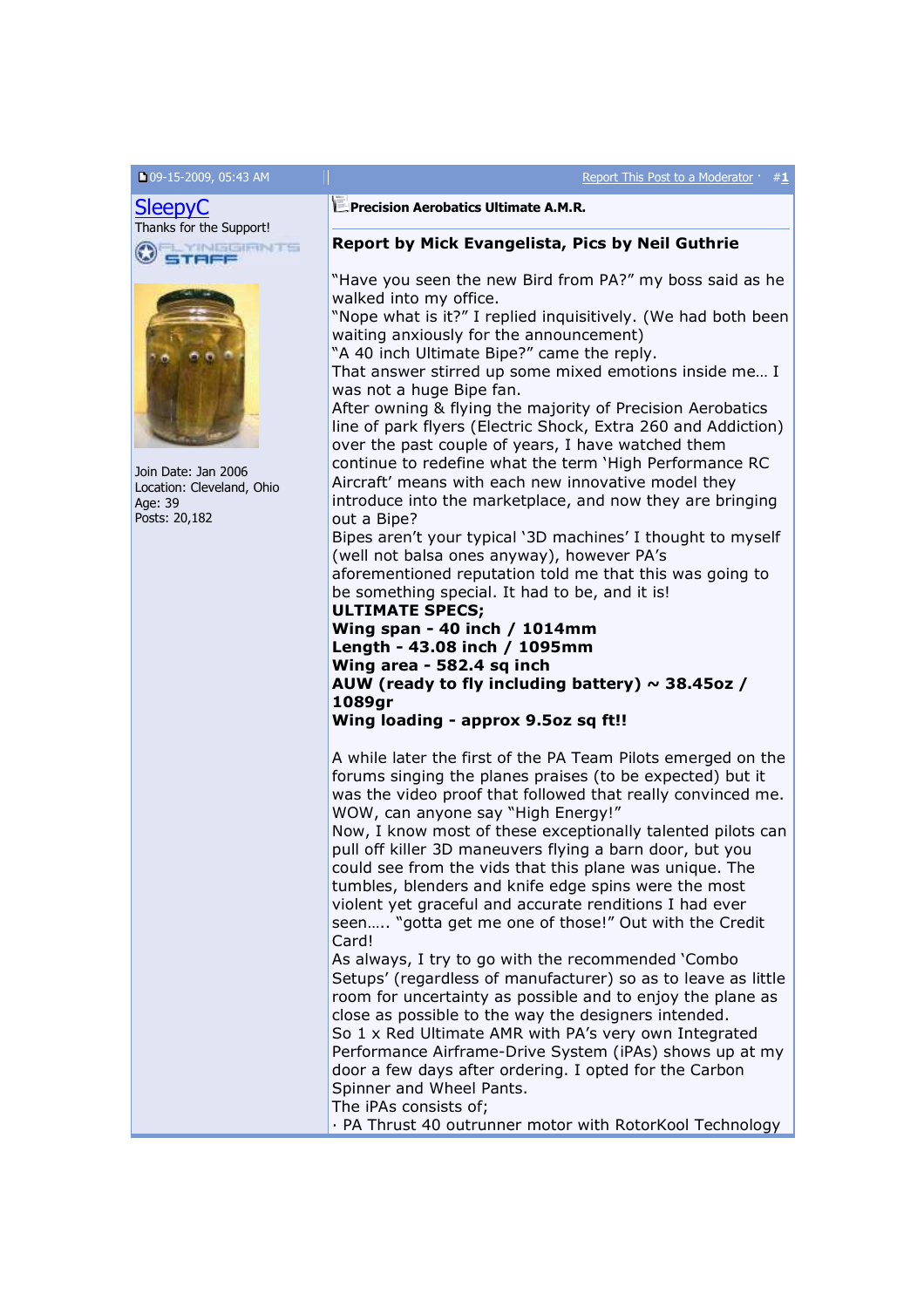· PA Quantum 45A High performance Programmable ESC · German made CNC machined precision prop adapter Coupled with PA's V2 2200 3S lipos (that's right, 3S!), 4 x HS65MG's on the surfaces, 14x7 Wood Prop and a Spektrum 6200 Rx and this plane should be ready to rip up the skies! **THE KIT** This is one of my favorite parts when purchasing any new Precision Aerobatics model, opening the kit to marvel (drool) at their latest creation.  $*$  someone pass me a bib! $*$ The kit arrived split into 2 x boxes, both in excellent condition. The smaller box contains the upper and lower main wings, the rest of the plane and accessories are packed neatly in the other. As I begin to inspect each part it becomes apparent that the crew at the PA factory are masters at their craft as each 'Drum Tight' piece was immaculately finished off. Both main wings are meticulously covered with the ailerons pre-hinged and sealed as is the elevator. The air foiled rudder is pre-hinged also with matching slots already sliced into the rear of the fuselage. Too easy! Holding the fuse for the first time, you can't help but be amazed by the light weight. The magnetic canopy snaps off to reveal PA's World Famous 'FiberFusion®' technology. (the combination of ultra light ply and balsa reinforced by carbon rods and carbon fiber plates for superior strength with very little weight) When peering into the fuselage it resembles something that was designed in a European Formula One factory! Carbon fiber plates and rods span in all directions. Very impressive. The Fiberglass cowling is beautifully finished in matching paint to suit the fuselages' scheme with lookalike air vents adding a nice touch. Carbon Fiber wheel pants and spinner are also of the highest quality, and should make this Ultimate look even more sleek. **THE BUILD** The build was an uneventful and straight forward affair with no hidden surprises and could easily be completed in 1-2 solid nights in the hanger with no distractions. I personally found the whole thing practically fell together and locked up so straight and true there wasn't a wrinkle in sight upon completion. Further testimony to the quality control exercised down at Precision Aerobatics H.Q. The wings are individually matched to each fuselage and seat perfectly insuring exact incidence and alignment with 2 x screws locking the whole assembly solidly into place. The top wing and carbon fiber cabane struts is a cinch to assemble, and once done up tight the whole plane stiffens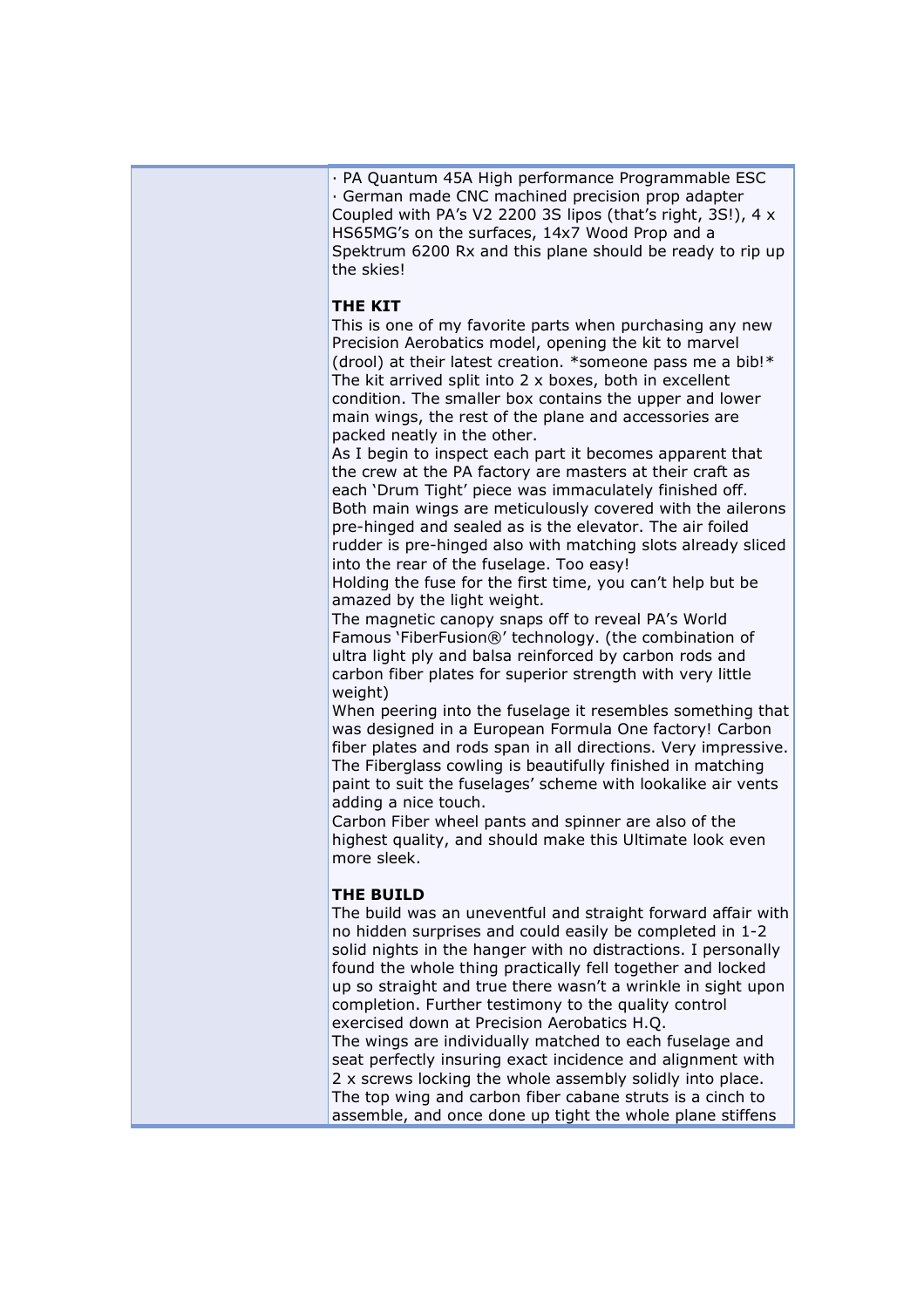up and immediately feels very sturdy. The misc parts of the AMR are typical Precision Aerobatics quality, Carbon fiber landing gear, CNC machined carbon fiber control horns for all surfaces, and PA's trusty 'Slop Free' system for the control rods and aileron ganging setup consisting of Carbon Rod, Kevlar thread and piano wire 'Z=bends'. (I have an Addiction with 200+ flights using this bullet proof setup without any hint of play).

The only recommendation I could make to assist with the build would be to see the existing well explained and easy to follow manual printed in color. No biggie.

The canopy requires a twist as you insert and remove it and the knack for doing it easily comes quickly. This system was necessary to get the battery exactly where it was needed to achieve as close to perfect c.g as possible.... and it worked!

## **FLIGHT REPORT**

It's 7am on a Saturday at the club. Hardly a soul around, just how I like it whenever doing a maiden. Pre-flight check complete, I taxi out across the mist covered grass and stand on the flight line. The usual deep breath and I apply throttle. This was the first of many standouts, the AMR traveled about 6 feet across the oval and left the ground ever so gently and locked into a stable flight from the second its wheels left the deck. As described in the manual, the plane required just a few clicks of down trim on the elevator to help compensate for the drag of the top wing. Once I got that out of the way I proceeded to shake the plane up a bit and perform a few c.g checks and everything suggested that the 59.5mm recommended c.g is about as close to spot on as you could hope for. Some long climbs and I can't help but grin as the AMR accelerates vertically to a very impressive speed followed by a few lazy down line rolls and spins that confirmed everything was symmetrical and couple free. Awesome, time to land and check everything is in order.

This is when I found the second of the AMR's standouts. Wing Rock is near on nonexistent with this plane. Whilst cruising in for the landing at ¼ throttle I applied a touch of rudder to point the nose in to the gentle breeze and like one of my latest indoor foamys full of S.F.G's and Air brakes the AMR turned perfectly flat without tipping the inside wing and then proceeded to a beautiful '3 point' touchdown.

I was chuffed!

The battery and motor were barely warm to the touch, reassuring my decision to run with a power system that was developed specifically for this Aircraft. Kudos again to PA!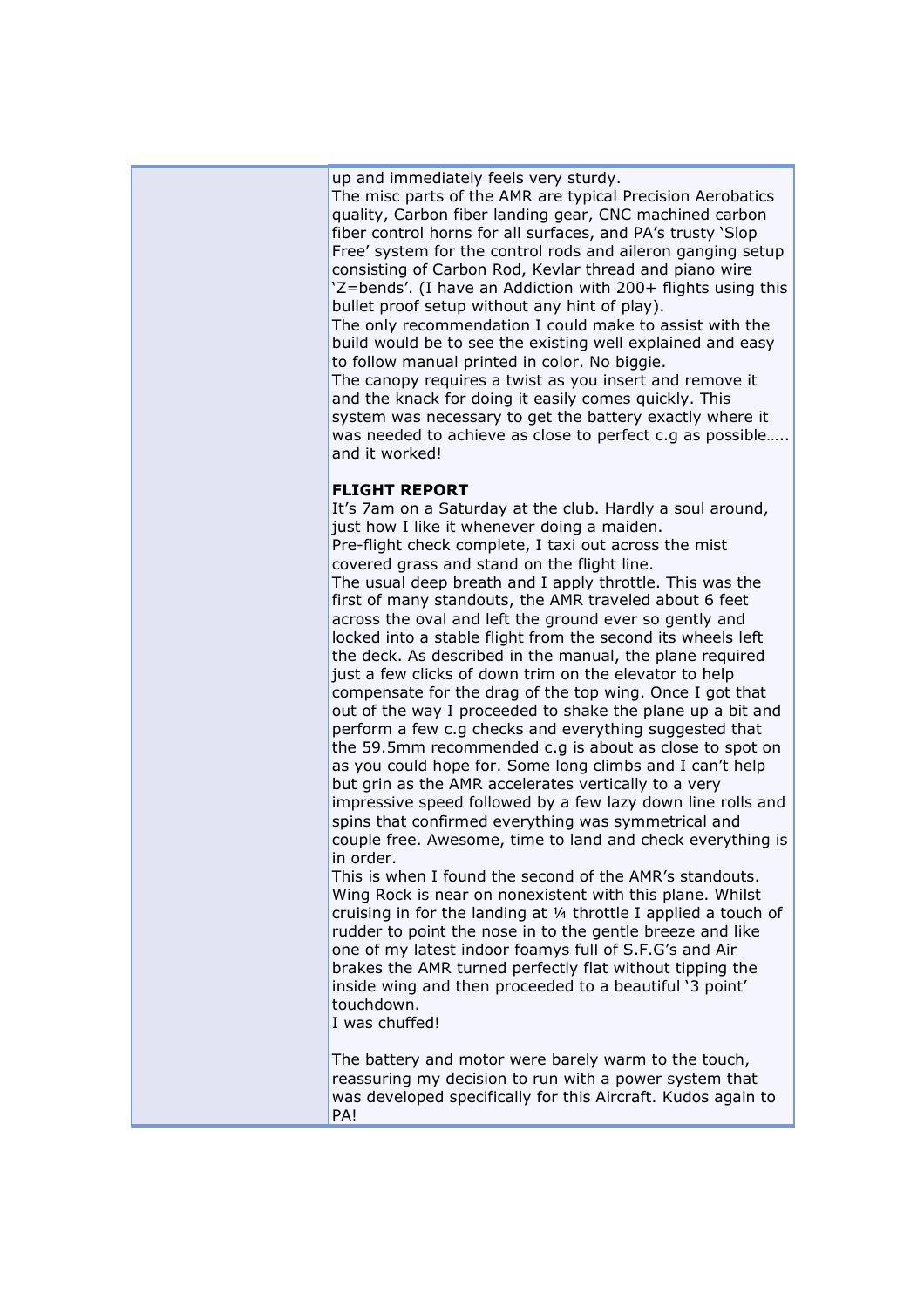| By the end of that first day I had put 4 packs through the<br>AMR and left the field with a new outlook on Biplanes and<br>knew then that this plane had a big part in my R/C'ing<br>future!<br>The following flight was a 'Club Day' so I snuck in early<br>again and got the AMR back in the sky.<br>The 'new plane jitters' faded quickly as I began to gel with<br>the AMR. Rudder authority is huge and a quick pulse of<br>throttle at the top of a vertical climb produced some of the<br>most accurate hammer head turns I have ever pulled off.<br>Aileron authority is equally impressive with the 4 x surfaces<br>providing a very brisk roll rate and being more than enough<br>to deal with the massive amounts of torque produced by<br>the Thrust 40 under the hood, even when in a hover, and<br>hover this plane does! The elevator produces the tightest of<br>tight knife edge spins as well as insane walls and elevators<br>with its massive throws in both directions, I did find the<br>Bipe liked a fair amount of down line speed before entering<br>the knife edge spins but does reward you with the most<br>axial and fast spins you could ever hope for! (don't take my<br>word for it, check out some of the Ultimate vids on PA's<br>website).<br>The combination of those dominant features gives you a<br>plane that can change direction like a jack rabbit yet<br>remain stable and predictable regardless of what stall<br>situation or position you may find yourself in, just punch<br>the throttle and grab the surface that steers you away from<br>the ground.<br>High angle of attack Harriers are as solid as a rock upright<br>or inverted and coaxes you into bringing the plane lower<br>and lower with each attempt.<br>Knife Edge flight with the PA Ultimate is a breeze. Follow<br>the step by step controller mixing setup section in the<br>manual and you will be cutting up the sky on your side with |
|-------------------------------------------------------------------------------------------------------------------------------------------------------------------------------------------------------------------------------------------------------------------------------------------------------------------------------------------------------------------------------------------------------------------------------------------------------------------------------------------------------------------------------------------------------------------------------------------------------------------------------------------------------------------------------------------------------------------------------------------------------------------------------------------------------------------------------------------------------------------------------------------------------------------------------------------------------------------------------------------------------------------------------------------------------------------------------------------------------------------------------------------------------------------------------------------------------------------------------------------------------------------------------------------------------------------------------------------------------------------------------------------------------------------------------------------------------------------------------------------------------------------------------------------------------------------------------------------------------------------------------------------------------------------------------------------------------------------------------------------------------------------------------------------------------------------------------------------------------------------------------------------------------------------------------------------------------------|
| the best of them!<br>Getting back to that rudder authority, you only need to<br>apply a minimal amount to keep the AMR slipping through<br>the air on its side.                                                                                                                                                                                                                                                                                                                                                                                                                                                                                                                                                                                                                                                                                                                                                                                                                                                                                                                                                                                                                                                                                                                                                                                                                                                                                                                                                                                                                                                                                                                                                                                                                                                                                                                                                                                             |
| It wasn't until after a few trips to the field that I finally<br>decided to try switching my radio over to Low Rates and<br>see how it likes flying at the other end of the scale. To my<br>astonishment the AMR is a formidable 'pattern' ship also.<br>Due to its 'couple free' chassis the AMR can pull of very<br>graceful slow point rolls as well as hold perfect trajectory<br>throughout any radius loop you are trying to achieve.<br>In fact if I had to write my name in the sky, of all the<br>planes in my hanger I would use the AMR.<br>Its '2D' manners are exceptional!                                                                                                                                                                                                                                                                                                                                                                                                                                                                                                                                                                                                                                                                                                                                                                                                                                                                                                                                                                                                                                                                                                                                                                                                                                                                                                                                                                    |
| <b>iPAs Setup</b><br>Like all of the past iPA systems the Thrust 40 Outrunner /                                                                                                                                                                                                                                                                                                                                                                                                                                                                                                                                                                                                                                                                                                                                                                                                                                                                                                                                                                                                                                                                                                                                                                                                                                                                                                                                                                                                                                                                                                                                                                                                                                                                                                                                                                                                                                                                             |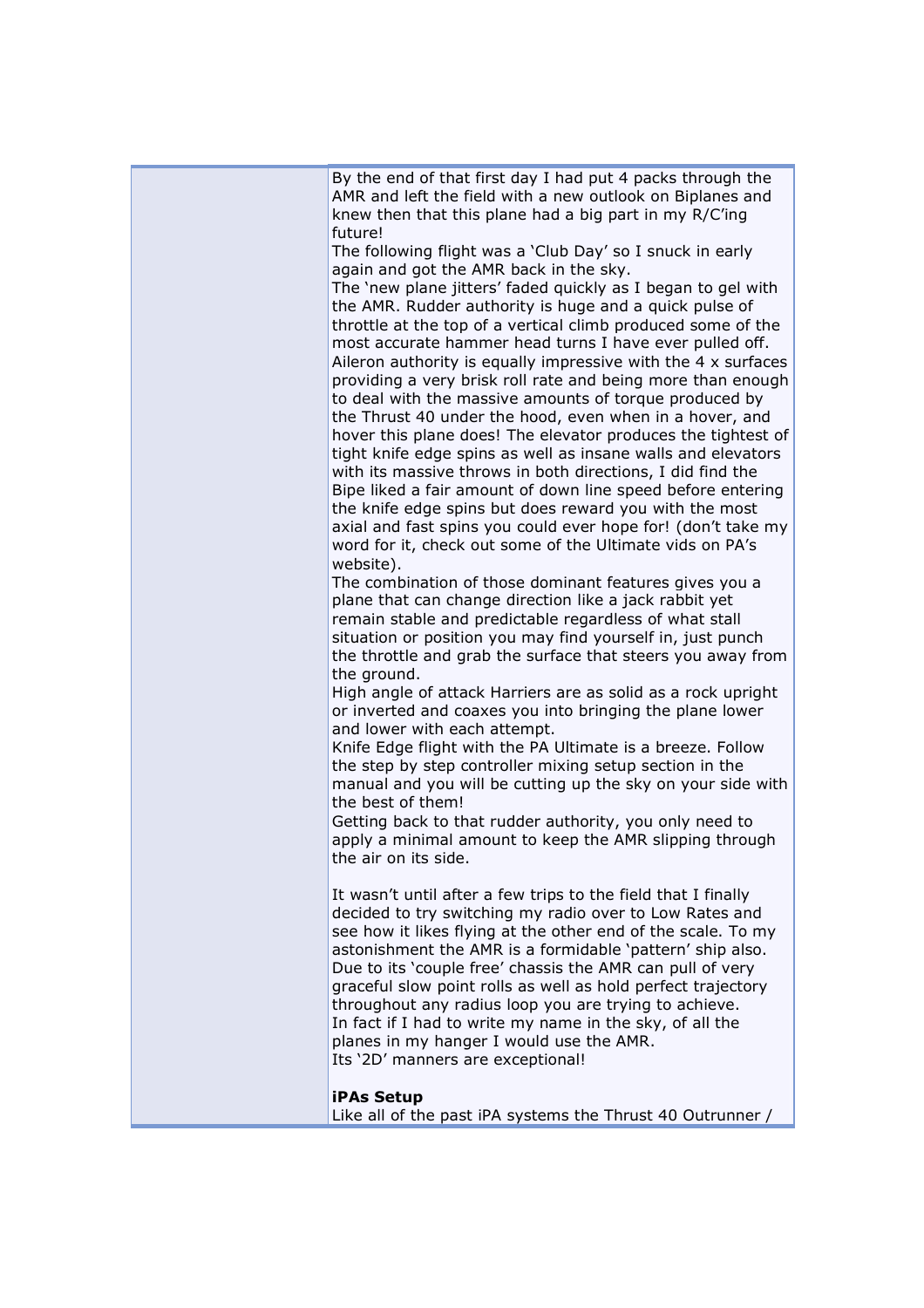Quantum 45 ESC combo is a perfect match for the AMR's chassis. How PA have managed to get this much Punch-Out from a hover and retain such an impressive Top Speed from a 3S 2200mah battery is pure engineering genius. Even during the peak heat of the summer days here, the iPAs combo never complained and every time I landed the motor drum could be touched by bare finger tips and proved the efficiency of PA's 'RotorKool' technology. When compared in price against the other quality manufacturers out there the iPAs is outstanding value for money. I should add that the fact this system runs so well on 2200mah 3S Lipo's meant I didn't need to spend more money on battery upgrades which was huge bonus.

## **THE A.M.R**

A few of the forum regulars (including myself) where curious to know how the naming 'A.M.R' came to be? Shaun from PA chimed in (as he frequents the forums regularly) with their (Shaun and wife Adad) story of a close family friend who was bravely fighting cancer at the time of the planes design / prototype stage and so dedicated this extraordinary plane to his honor. Sadly, earlier this year A.M.R lost his battle but his memory lives on through this magnificent aircraft.

## **LAST WORD**

Just when you think PA have reached the pinnacle in R/C Plane design they out do themselves by raising the bar yet again, this time with the Ultimate AMR, leaving the competition lagging behind in their prop wash and scrambling back to their drawing boards. Extra recognition should go to Precision Aerobatics due to the fact that they continue to lead the way without following the norm of their major competitors and releasing 'their version' of a plane that has already been done umpteen times before. After just 3 outings with the AMR, it caused a major

reshuffle of the storage order in my Hanger as every plane had to move down one notch. The PA Ultimate AMR now resides in Bay # 1, and has not missed a single trip to the field since I have owned it. I also believe it is one of the nicest looking planes I have in my hanger (not a bipe fan? Who me?). The great looks of the plane are confirmed by the number of people who pass compliments or gather around it every time it's at the field. It sure is a charmer! If you are an Intermediate to Advanced pilot and are looking for the 'Ultimate' in High Performance R/C Planes then the Precision Aerobatics Ultimate AMR is definitely the plane for you.

M.E.

Attached Thumbnails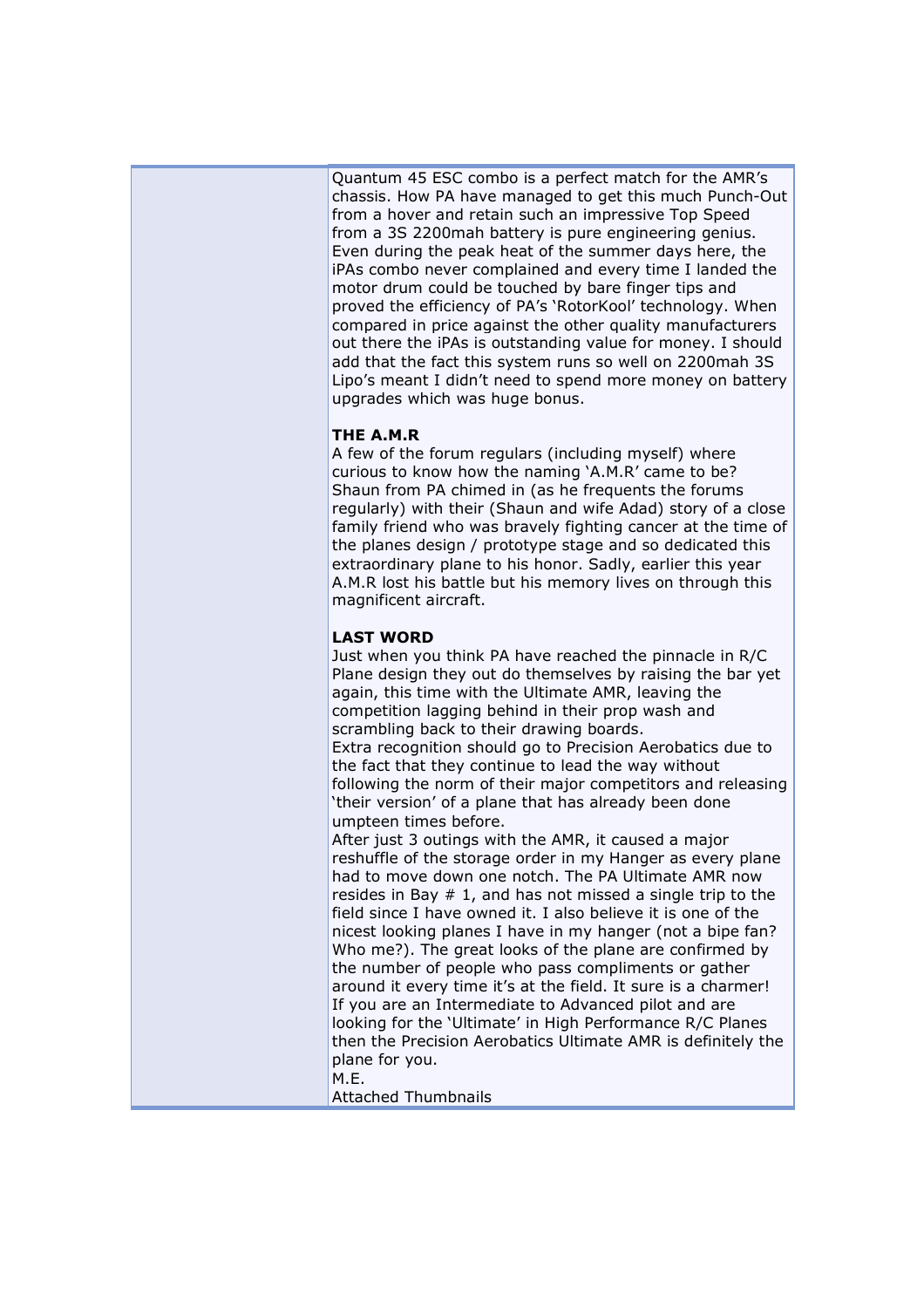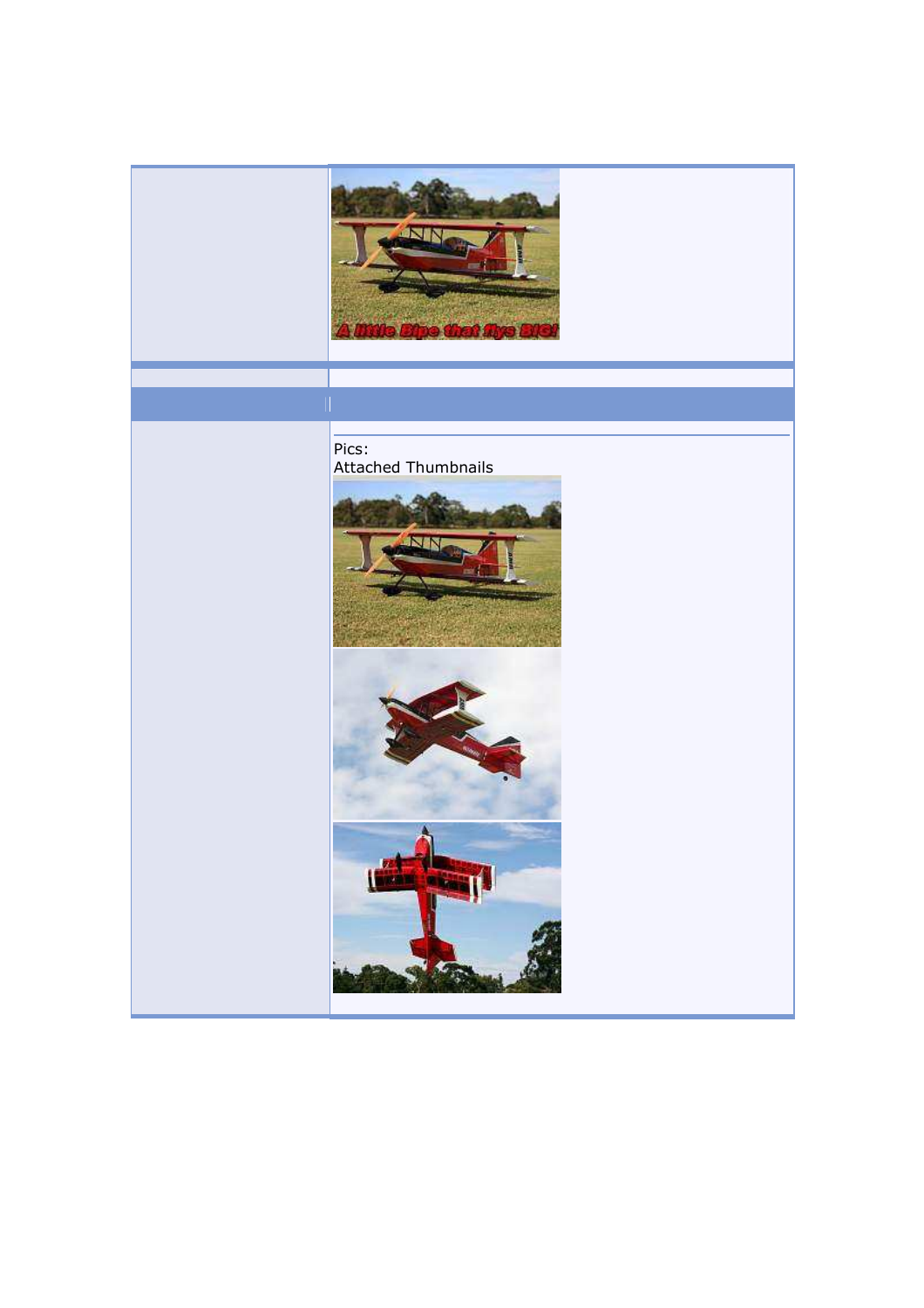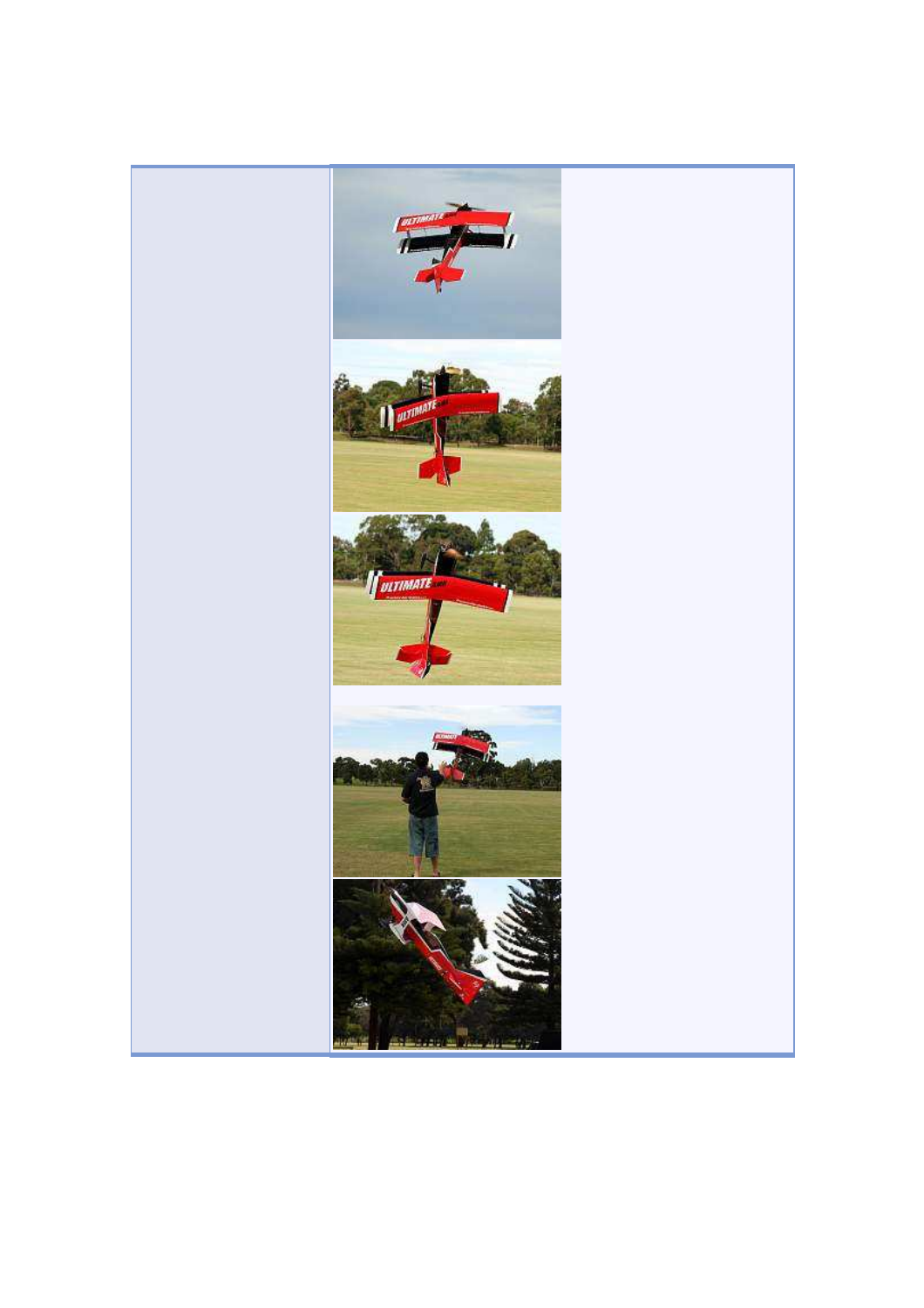| □ 09-15-2009, 06:52 AM                                                                                                            |                                                                                                                                                                                                                                                                                                                                                                                                                                                                                                                                                                                                                                                                                                                                                                                                                                                                                           |
|-----------------------------------------------------------------------------------------------------------------------------------|-------------------------------------------------------------------------------------------------------------------------------------------------------------------------------------------------------------------------------------------------------------------------------------------------------------------------------------------------------------------------------------------------------------------------------------------------------------------------------------------------------------------------------------------------------------------------------------------------------------------------------------------------------------------------------------------------------------------------------------------------------------------------------------------------------------------------------------------------------------------------------------------|
| <b>WangoTango</b><br>Bad-ass Super Contributer!<br>*****<br>Join Date: Feb 2007<br>Location: Conroe, Texas U.S.A.<br>Posts: 3,515 | Re: Precision Aerobatics Ultimate A.M.R.<br>I just finished putting one of these together for Jason<br>Douget of Houston. He ordered the complete package of<br>reccomended parts and I put this baby together. With that<br>14-7 prop hanging off the front end of a 40 inch span bipe,<br>you immediatley know something is up in the performance<br>department!!<br>We are going to get together this weekend to maiden it.<br>I've looked at the video on PA's website and wasn't<br>believing what I was seeing! The build with all the carbon<br>fiber components is amazing. The fuse is not your usual<br>twisty, turney spindley Swiss-cheesed airframe that you<br>have to be careful handling. This thing is RIGID!<br>We'll write in sometime this weekend and let you know<br>how it handles.<br>WT <sup>OLOL</sup><br>PS: The airframe without the PA battery 31.25 ounces! |
| □ 09-16-2009, 04:15 AM                                                                                                            |                                                                                                                                                                                                                                                                                                                                                                                                                                                                                                                                                                                                                                                                                                                                                                                                                                                                                           |
| poundy<br>Flyin' Around<br>ネネネネネ<br>Join Date: Jun 2009<br>Posts: 1                                                               | <b>L.Re: Precision Aerobatics Ultimate A.M.R.</b><br>have had one of these beauties. truely an awesome peice<br>of engineering. flys with refined accuracy and controll,<br>brutal levels of aggression. a real head tuner down the<br>field.<br>Also found the staff at precision aerobatics in sydney to be                                                                                                                                                                                                                                                                                                                                                                                                                                                                                                                                                                             |